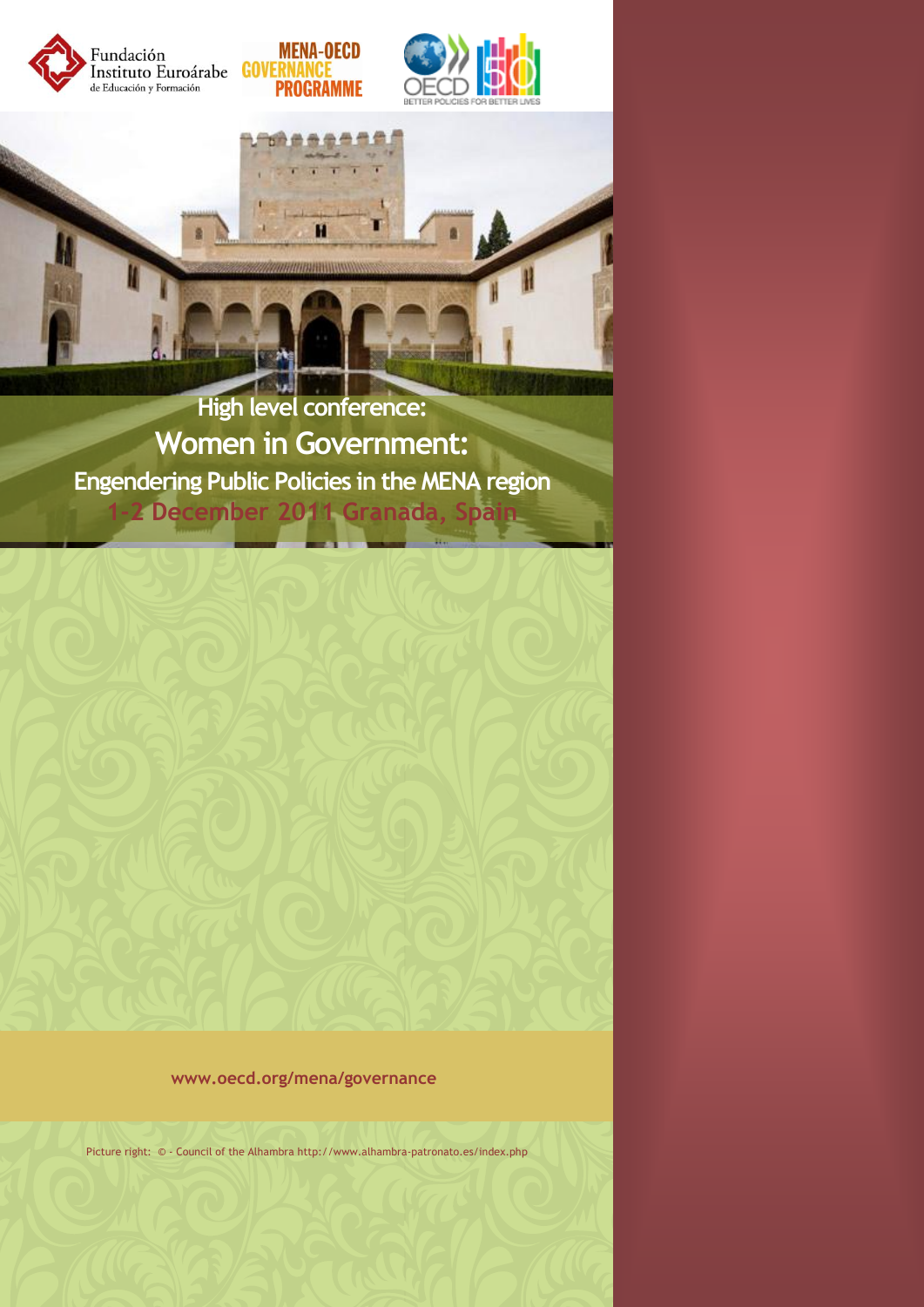# DAY 1 : 1 DECEMBER 2011

| $8.30 - 9.00$                                                                                                                                                                                                                                                                                                                                                                                        | <b>Registration and Coffee</b>                                                                                                                                                    |  |  |  |
|------------------------------------------------------------------------------------------------------------------------------------------------------------------------------------------------------------------------------------------------------------------------------------------------------------------------------------------------------------------------------------------------------|-----------------------------------------------------------------------------------------------------------------------------------------------------------------------------------|--|--|--|
| 9.00-10.00                                                                                                                                                                                                                                                                                                                                                                                           | <b>Opening Remarks</b>                                                                                                                                                            |  |  |  |
|                                                                                                                                                                                                                                                                                                                                                                                                      | Chair: H.E. Ambassador Manuel Pineiro Souto, Ministry of Foreign Affairs and Co-operation,<br>Spain and Director of the Euro Arab Institute Foundation for Education and Training |  |  |  |
| <b>Opening remarks by</b>                                                                                                                                                                                                                                                                                                                                                                            |                                                                                                                                                                                   |  |  |  |
|                                                                                                                                                                                                                                                                                                                                                                                                      | H.E. Mr. Damaso Lario, Ambassador of the Diplomatic Mission in the MENA region, Spain                                                                                             |  |  |  |
|                                                                                                                                                                                                                                                                                                                                                                                                      | H.E. Mr. Hassine Bouzid, Ambassador of the League of Arab States in Madrid, Spain                                                                                                 |  |  |  |
| Mr. Azzeddine Diouri, Secretary General, Ministry of Public Sectors Modernisation, Kingdom of<br>$\bullet$<br>Morocco and chair of the Working Group on Civil Service and Integrity                                                                                                                                                                                                                  |                                                                                                                                                                                   |  |  |  |
| $\bullet$                                                                                                                                                                                                                                                                                                                                                                                            | Mr. Carlos Conde, Senior Coordinator, MENA-OECD Governance Programme, Directorate for Public<br>Governance and Territorial Development, OECD                                      |  |  |  |
| Keynote speech                                                                                                                                                                                                                                                                                                                                                                                       |                                                                                                                                                                                   |  |  |  |
|                                                                                                                                                                                                                                                                                                                                                                                                      | Ms. Soukaina Bouraoui, Executive Director of the Centre for Arab Women Training and Research<br>and chair of the Gender Focus Group                                               |  |  |  |
|                                                                                                                                                                                                                                                                                                                                                                                                      | Panel Discussion 1: Building Effective Institutions for Gender Equality                                                                                                           |  |  |  |
| 10.00-11.00                                                                                                                                                                                                                                                                                                                                                                                          | Chair: Mr. Azzeddine Diouri, Secretary General, Ministry of Public Sectors Modernisation,<br>Kingdom of Morocco and chair of the Working Group on Civil Service and Integrity     |  |  |  |
| This session will focus on identifying institutional mechanisms necessary to build the government's capacity<br>to effectively promote gender equality across all sectors and levels of government. The session will highlight<br>the role of institutions in designing and implementing gender-sensitive policies to eliminate gender-based<br>discrimination and achieve full women's empowerment. |                                                                                                                                                                                   |  |  |  |
| <b>Speakers</b>                                                                                                                                                                                                                                                                                                                                                                                      |                                                                                                                                                                                   |  |  |  |
| Ms. Rowena Phair, Chief Executive, Ministry of Women's Affairs, New Zealand                                                                                                                                                                                                                                                                                                                          |                                                                                                                                                                                   |  |  |  |
| Ms. Rabha Zeidguy, University Professor, Ecole Nationale d'Administration in Rabat, Kingdom of<br>Morocco                                                                                                                                                                                                                                                                                            |                                                                                                                                                                                   |  |  |  |
| Ms. Khaoula Labidi, Counselor for Public Services, Director, General Committee of the Public Service,<br>Prime Ministry, Tunisia                                                                                                                                                                                                                                                                     |                                                                                                                                                                                   |  |  |  |
| Ms. Fatima Botmeh, Director of Training and Technical Assistance, Ministry of Woman Affairs,<br>Palestinian Authority                                                                                                                                                                                                                                                                                |                                                                                                                                                                                   |  |  |  |
| Ms. Tatyana Teplova, Policy Analyst, Governance Reviews and Partnerships, Directorate for Public<br>Governance and Territorial Development, OECD                                                                                                                                                                                                                                                     |                                                                                                                                                                                   |  |  |  |

# *Roundtable discussion*

**11.00-11.30 Coffee break**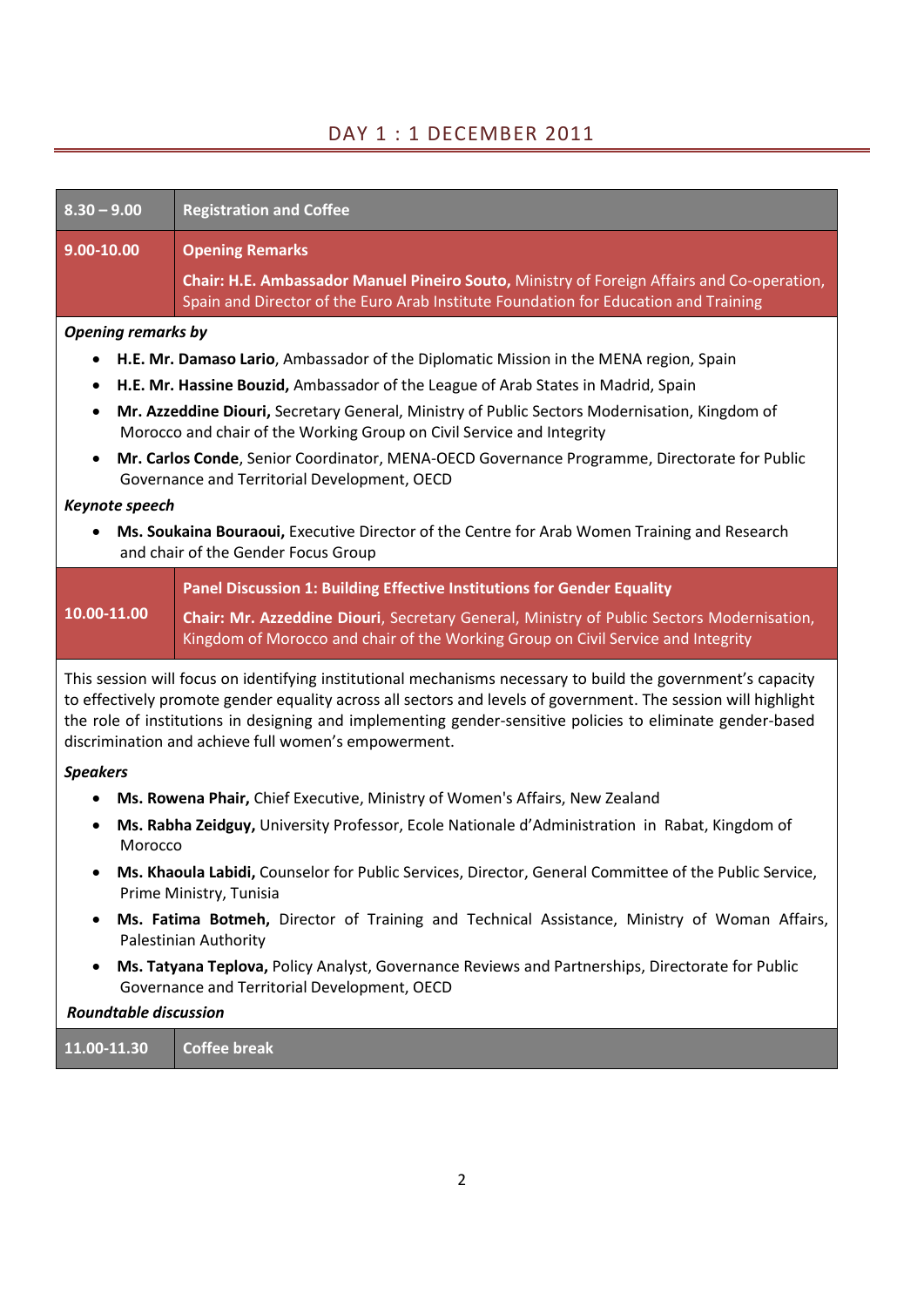# **11.30-13.00**

**Panel Discussion 2: Strengthening Policy Tools for Gender Equality**

**Chair: Mr. Carlos Conde**, Senior Coordinator, MENA-OECD Governance Programme, Directorate for Public Governance and Territorial Development, OECD

This session will provide an overview of policy tools for advancing gender equality, including sexdisaggregated data and gender impact assessments. Effective use of these tools can support governments in:

- analysing women's and men's situation;
- designing public policies and services that match women's and men's specific needs;
- launching gender initiatives that are in line with strategic policy objectives and generate impact; and
- monitoring and evaluating the impacts of policy initiatives and public services on both men and women.

#### *Speakers*

- **Ms. Ginette-Ursule Yoman**, Division Manager, Gender and Social Development, African Development Bank
- **Ms. Zineb Bouba,** Project Manager for the Economic and Financial Report and the Gender Budget Report, Directorate of Fiscal Research and Financial Forcasts, Ministry of Economics and Finance, Kingdom of Morocco
- **Ms. Claudia Marinaro,** Programme Administrator for Monitoring and Evaluation, Anna Lindh Euro-Mediterranean Foundation for the Dialogue between Cultures, Egypt and **Ms. Esther Fouchier,** founder of the Forum of Women of the Mediterranean and Representative of the French Network of the Anna Lindh Euro-Mediterranean Foundation for the Dialogue between Cultures, France
- **Ms. Melanie Fassbender,** Policy Analyst, MENA-OECD Governance Programme, Directorate for Public Governance and Territorial Development, OECD
- **Ms. Somali Cerise,** Policy Analyst, Social Institutions and Gender Index, Development Centre, OECD

## *Discussion*

| $13.00 - 14.30$ | Lunch                                                                                                                                      |
|-----------------|--------------------------------------------------------------------------------------------------------------------------------------------|
| 14.30-16.00     | Panel Discussion 3: Legal Frameworks for Gender Equality                                                                                   |
|                 | Chair: Ms. Soukaina Bouraoui, Executive Director of the Centre for Arab Women Training<br>and Research and chair of the Gender Focus Group |

Legal discrimination is incompatible with human dignity and hampers development as it constitutes an obstacle to the full realisation of potentials. Ending legal discrimination against women is a particularly complex challenge in the MENA region, where women face multiple legal and systemic restrictions. This session will highlight some of the broad trends in laws related to gender equality and showcase first-hand experience in establishing such legal frameworks, including in specific policy sectors. The session will also aim to outline political considerations, available tools, and practical implications, when fighting legal discrimination against women and developing gender-sensitive laws and regulations.

## *Speakers*

- **Ms. Hala Ahed Deeb,** Lawyer and Senior Researcher, Women's Studies, Islam and Human Rights, Jordan
- **Mr. Guillaume Monfort Juarez,** Coordinator, International Relations Department, State Secretariat for Equality, Ministry of Health, Social Policy and Equality, Spain
- **Ms. Sylvia Solf,** Program Manager, Doing Business Financial and Private Sector Development Vice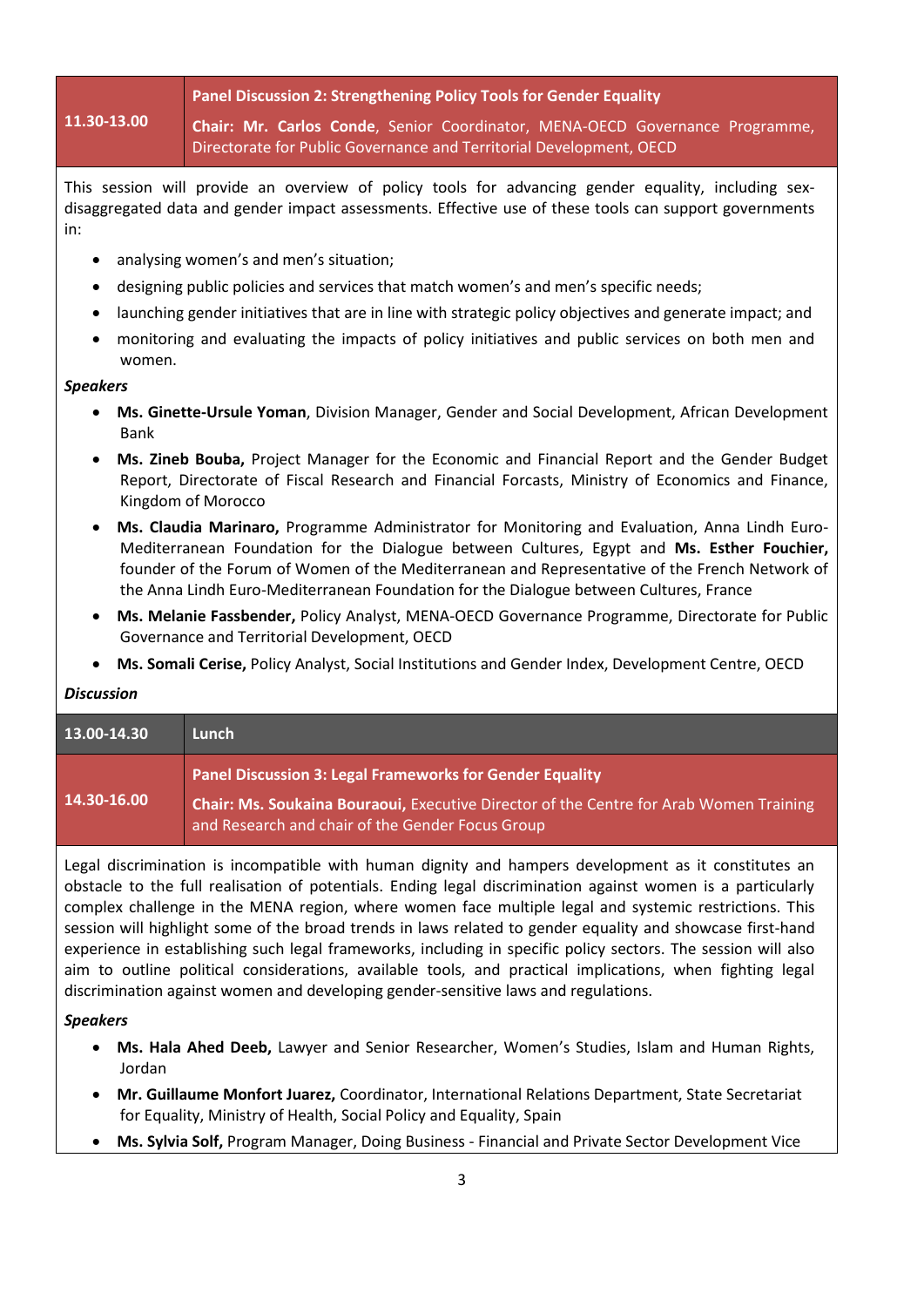Presidency, International Finance Corporation, The World Bank Group

 **Ms. Serena Romano,** Founder and President, Corrente Rosa, Italy and member of the OECD-MENA Business Women Forum

# *Discussion*

| 16.00-16.30 | <b>Coffee break</b>                                                                                                                                                                                                                                                |
|-------------|--------------------------------------------------------------------------------------------------------------------------------------------------------------------------------------------------------------------------------------------------------------------|
| 16.30-18.00 | Planning of future activities of the Working Group on Civil Service and Integrity<br>Chair: Mr. Azzeddine Diouri, Secretary General, Ministry of Public Sectors Modernisation,<br>Kingdom of Morocco and chair of the Working Group on Civil Service and Integrity |

This session will aim to identify thematic priorities for the regional policy dialogue and capacity development between MENA and OECD countries regarding civil service reforms. The discussion is expected to result in concrete proposals on how the Working Group on Civil Service and Integrity can support MENA countries in their ongoing efforts to improve the management of human resources in the civil service.

# *Speakers*

- **Ms. Cristina Juarranz,** Under Secretariat of Foreign Affairs, Ministry of Foreign Affairs and Cooperation, Spain and co-chair of the Working Group on Civil Service and Integrity
- **Mr. Philippe Vermeulen,** General Counsellor, Federal Public Service Personnel and Organisation, Belgium and chair of the OECD's Public Employment and Management Network
- **Mr. Oscar Huerta-Melchor,** Policy Analyst, Human Resource Management, Directorate for Public Governance and Territorial Development, OECD
- **Ms. Rabha Zeidguy,** University Professor, Ecole Nationale d'Administration in Rabat, Kingdom of Morocco
- **Ms. Nadine Marrouch Ghandour,** Finance Officer, Institute of Finance Basil Fuleihan, Lebanon

## *Country experiences and discussion*

Participants from MENA countries are invited to briefly report on current developments and reforms in the policy area of human resource management.

# *Conclusions and Way Forward*

- **Mr. Carlos Conde**, Senior Coordinator, MENA-OECD Governance Programme, Directorate for Public Governance and Territorial Development, OECD
- **Mr. Azzeddine Diouri**, Secretary General, Ministry of Public Sectors Modernisation, Kingdom of Morocco and chair of the Working Group on Civil Service and Integrity

| 20.00 | --<br>Dinner |  |  |  |
|-------|--------------|--|--|--|
|-------|--------------|--|--|--|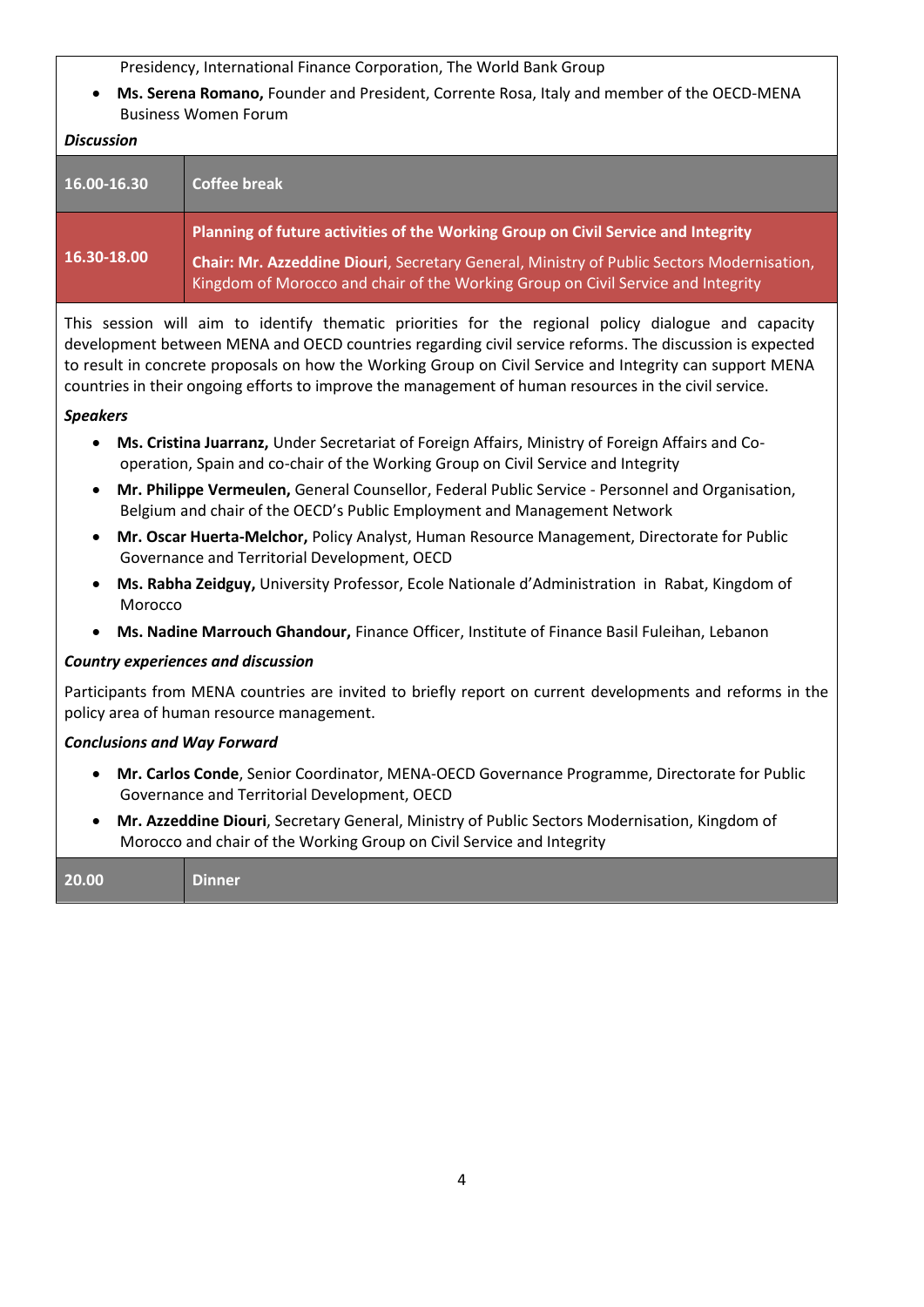# **8.30-9.30 Panel Discussion 4: Women in Civil Service: Promoting Equal Representation Chair: Ms. Rabha Zeidguy**, University Professor, Ecole Nationale d'Administration in Rabat, Kingdom of Morocco

The objective of gender-sensitive personnel policies is to ensure equal representation of women within the civil service. Based on the presentation of country case studies, the session will help identify specific human resource management arrangements necessary to respond to this objective. The session will showcase country strategies and experiences including measures to (i) attract talented women and men to the civil service, notably the adequate representation of women in decision-making positions, (ii) provide equal and merit-based employment opportunities; (iii) support women's professional development, including leadership capacity.

# *Speakers*

- **Ms. Iciar Pérez-Baroja Verde,** Councellor, General Direction of the Civil Service, Ministry for Territorial Policy and Public Administration, Spain
- **Ms. Reem Hoseh,** Director of Performance Development, Civil Service Bureau, Jordan
- **Ms. Fida Kayed,** Deputy Director General of Recruitment, General Personnel Council, Palestinian Authority
- **Mr. Philippe Vermeulen,** General Counsellor, Federal Public Service Personnel and Organisation, Belgium and chair of the OECD's Public Employment and Management Network

# *Discussion*

|                                                                                                              |                             |  | Panel Discussion 5: Work-Life Balance in the Civil Service |                                                                                                                                                               |  |         |
|--------------------------------------------------------------------------------------------------------------|-----------------------------|--|------------------------------------------------------------|---------------------------------------------------------------------------------------------------------------------------------------------------------------|--|---------|
| 9.30-10.30                                                                                                   |                             |  |                                                            | <b>Chair: Ms. Cristina Juarranz,</b> Under Secretariat of Foreign<br>Ministry of Foreign Affairs and Co-operation, Spain and co-chair of the Working Group on |  | Affairs |
|                                                                                                              | Civil Service and Integrity |  |                                                            |                                                                                                                                                               |  |         |
| One of the lieu nucleonalitions fou offective nonticipation of womens in the labour found line the mulgaread |                             |  |                                                            |                                                                                                                                                               |  |         |

One of the key preconditions for effective participation of women in the labour force (in the private and public sectors) is the ability to combine their family responsibilities with their professional duties. In the absence of well-designed policies for reconciliation of work and private life, women are likely to drop out of the labour force when they get married and have children. This session will focus on identifying mechanisms to enable effective reconciliation of work and private life, including policies related to parental leaves, childcare services, or flexible and part-time working arrangements.

# *Speakers*

- **Ms. Eshrak Mohammed Abdulrahman Al Gudairi,** Chair, Women National Committee, Yemen
- **Mr. Akin Yumus,** Family and Social Policy Expert, General Directorate on the Status of Women, Ministry of Family and Social Affairs, Turkey

## *Discussion*

| 10.30-11.00 | Coffee break |
|-------------|--------------|
|-------------|--------------|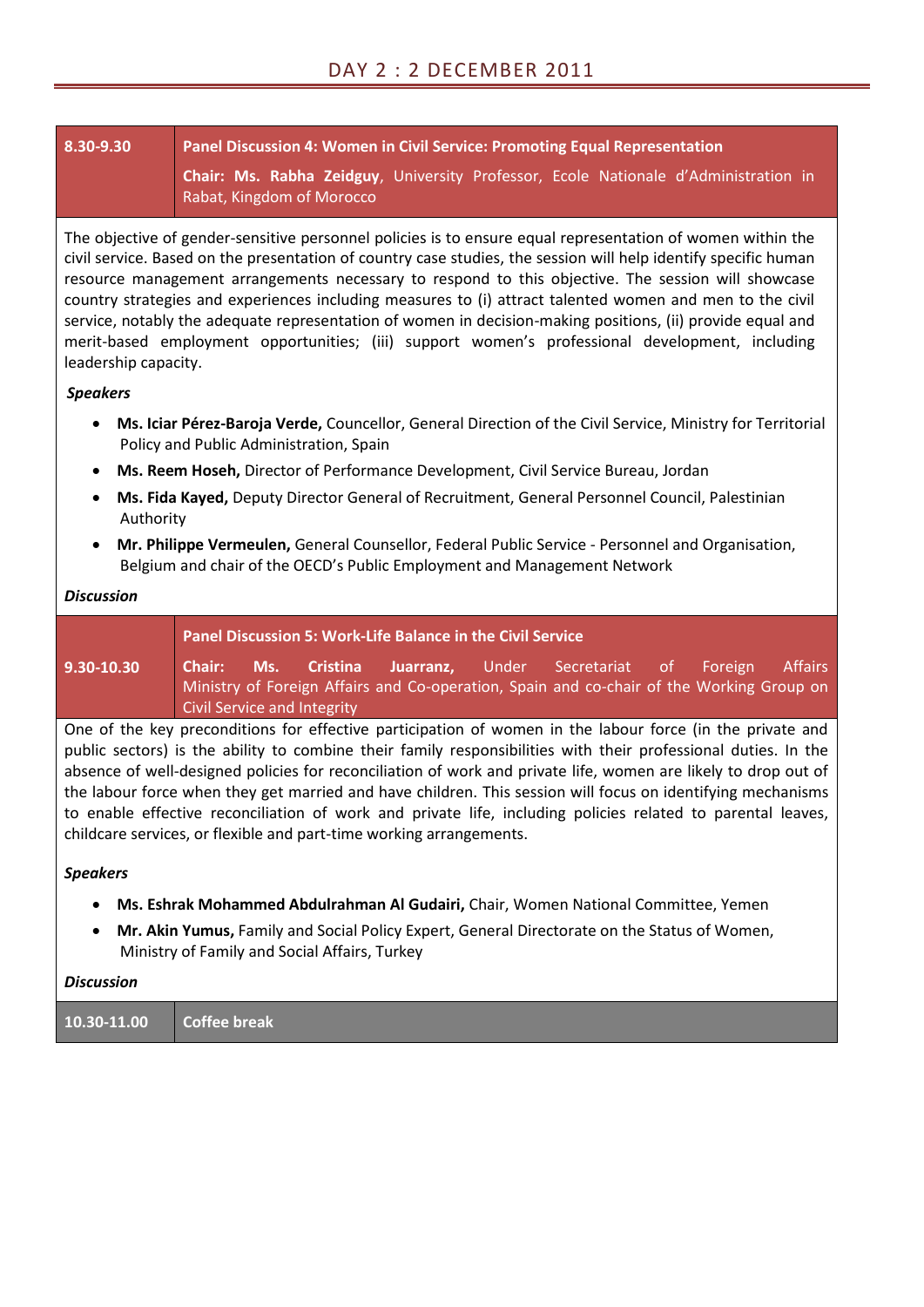**11.00-12.00 Panel Discussion 6: Women's Access to Leadership in the Public Life Chair: Ms. Rowena Phair,** Chief Executive, Ministry of Women's Affairs, New Zealand

This session will aim to discuss the current opportunities, barriers and strategies for enhancing women's participation and access to leadership in the public life. It will showcase different strategies to increase women's participation in politics, judiciary and the civil service.

## *Speakers*

- **Ms. Hon. Lindiwe Maseko,** MPL, Speaker of the Gauteng Provincial Legislature, Johannesburg, South Africa
- **Ms. Pauline Rankin,** Professor, School of Canadian Studies, Carleton University Ottawa, Canada
- **Ms. Fatima Sadiqi,** Professor of Women's and Gender Studies and Director of the Isis Center for Women and Development, Morocco
- **Ms. Salma Abida**, Judge at the Centre for Legal and Judiciary Studies, Ministry of Justice, and Professor at the University of Tunis, Tunisia

# *Discussion*

|             | Planning of future activities of the MENA-OECD Gender Focus Group                                                                          |
|-------------|--------------------------------------------------------------------------------------------------------------------------------------------|
| 12.00-13.30 | Chair: Ms. Soukaina Bouraoui, Executive Director of the Centre for Arab Women Training<br>and Research and chair of the Gender Focus Group |

This session will aim to identify thematic priorities for the regional policy dialogue and capacity development between MENA and OECD countries with regard to engendering public policies. The discussion is expected to result in concrete proposals on how the Gender Focus Group can support MENA countries in their ongoing efforts to promote gender equality.

## *Speakers*

- **Ms. Soukaina Bouraoui**, Executive Director of the Centre for Arab Women Training and Research and chair of the Gender Focus Group
- **Ms. Tatyana Teplova,** Policy Analyst, Governance Reviews and Partnerships, Directorate for Public Governance and Territorial Development, OECD
- **Ms. Rowena Phair,** Chief Executive, Ministry of Women's Affairs, New Zealand
- **Ms. Rabha Zeidguy,** University Professor, École Nationale d'Administration à Rabat, Kingdom of Morocco

## *Conclusions and Way Forward*

- **Mr. Carlos Conde**, Senior Coordinator, MENA-OECD Governance Programme, Directorate for Public Governance and Territorial Development, OECD
- **Ms. Soukaina Bouraoui**, Executive Director of the Centre for Arab Women Training and Research and chair of the Gender Focus Group

| 13.30-15.00 | Lunch and closing remarks of the hosts |
|-------------|----------------------------------------|
| 15.00-19.00 | <b>Guided tour of Granada</b>          |